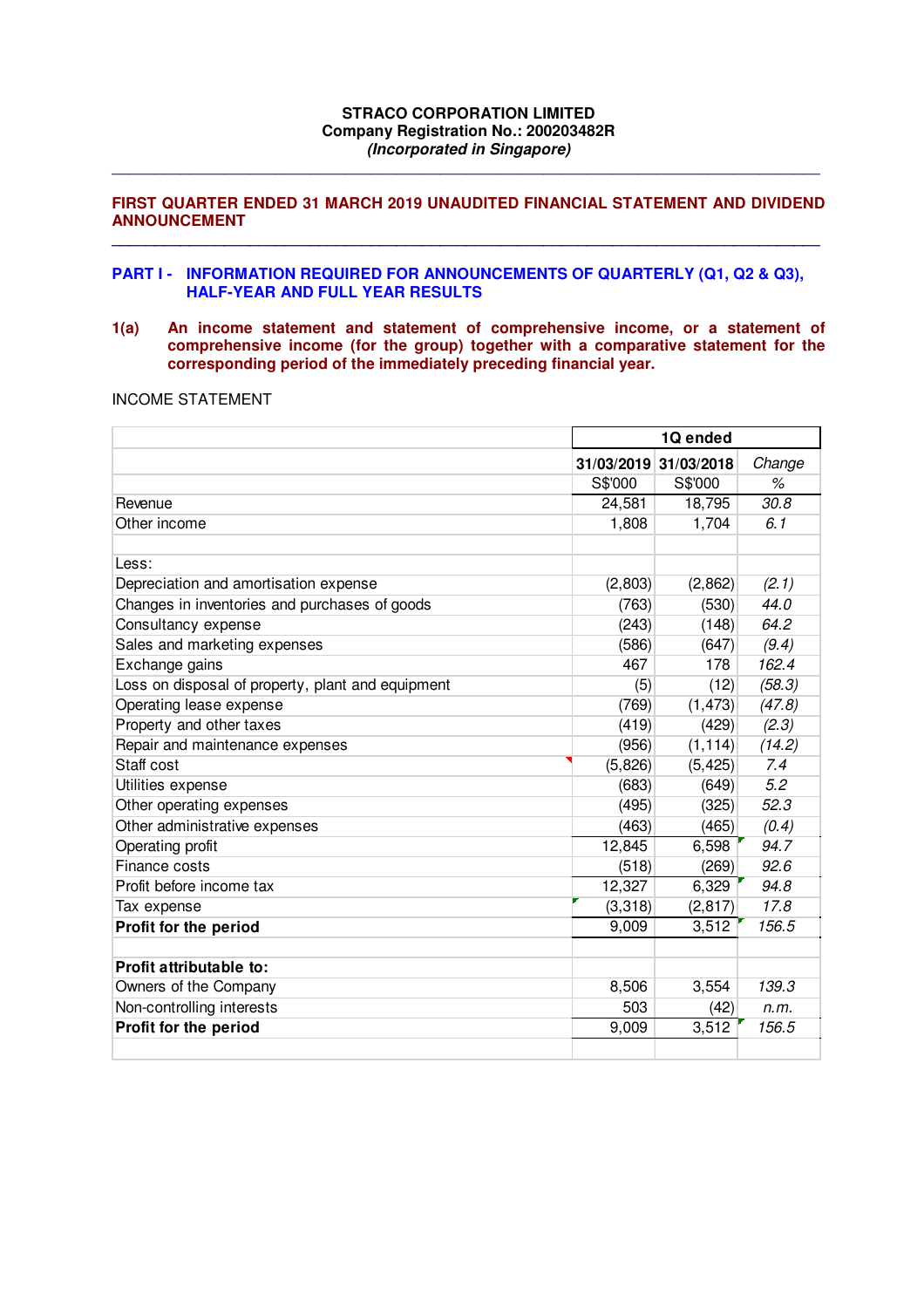# STATEMENT OF COMPREHENSIVE INCOME

|                                                                     |         | 1Q ended              |        |
|---------------------------------------------------------------------|---------|-----------------------|--------|
|                                                                     |         | 31/03/2019 31/03/2018 | Change |
|                                                                     | S\$'000 | S\$'000               | %      |
| Profit for the period                                               | 9.009   | 3,512                 | 156.5  |
| Other comprehensive income for the period, net of tax               |         |                       |        |
| Translation differences relating to financial statements of foreign |         |                       |        |
| subsidiaries                                                        | 2,176   | 3,203                 | (32.1) |
| Other comprehensive income for the period, net of tax               | 2,176   | 3,203                 | (32.1) |
| Total comprehensive income for the period                           | 11,185  | 6,715                 | 66.6   |
|                                                                     |         |                       |        |
| Total comprehensive income attributable to:                         |         |                       |        |
| Owners of the Company                                               | 10,604  | 6,648                 | 59.5   |
| Non-controlling interests                                           | 581     | 67                    | 767.2  |
| Total comprehensive income for the period                           | 11,185  | 6,715                 | 66.6   |
|                                                                     |         |                       |        |

n.m. – not meaningful

The profit before tax was arrived at after charging or (crediting) the following:-

|                                                   |          | 1Q ended              |
|---------------------------------------------------|----------|-----------------------|
|                                                   |          | 31/03/2019 31/03/2018 |
|                                                   | S\$'000  | S\$'000               |
| Depreciation of property, plant and equipment     | 1.767    | 2.349                 |
| Depreciation of right-of-use asset                | 521      |                       |
| Depreciation of investment property               | 363      | 361                   |
| Amortisation of intangible assets                 | 152      | 152                   |
| Interest income                                   | (1, 367) | (1,038)               |
| Interest expense                                  | 518      | 269                   |
| Foreign exchange gains                            | (467)    | (178)                 |
| Loss on disposal of property, plant and equipment | 5        | 12                    |
| Government grant                                  | (17)     | (119)                 |
|                                                   |          |                       |

Notes:

- 1. Interest income is mainly from fixed deposits placed with financial institutions.
- 2. Interest expense is mainly attributable to the long-term bank borrowing for the purpose of acquiring the assets of Singapore Flyer, as well as the interest on finance lease arising from the adoption of SFRS(I) 16 with effect from 1 January 2019.
- 3. Foreign exchange gains arise mainly due to the movement of Renminbi against Singapore Dollars.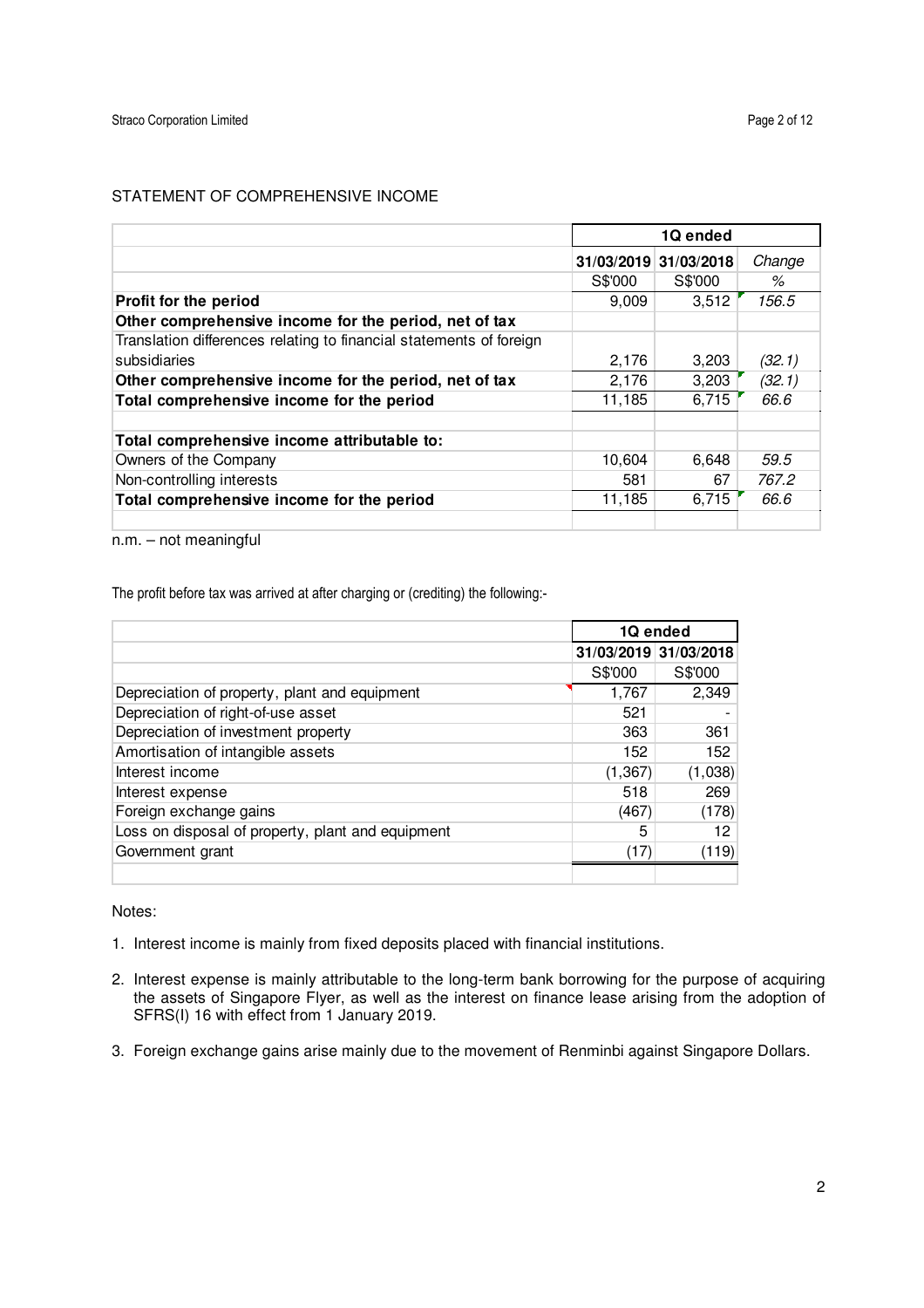#### **1(b)(i) A statement of financial position (for the issuer and group), together with a comparative statement as at the end of the immediately preceding financial year.**

|                                              |         | Group                    |                          | Company                                     |  |
|----------------------------------------------|---------|--------------------------|--------------------------|---------------------------------------------|--|
|                                              | As at   | As at                    | As at                    | As at                                       |  |
|                                              |         |                          |                          | 31/03/2019 31/12/2018 31/03/2019 31/12/2018 |  |
|                                              | S\$'000 | S\$'000                  | S\$'000                  | S\$'000                                     |  |
| Non-current assets                           |         |                          |                          |                                             |  |
| Property, plant and equipment                | 113,222 | 113,540                  | 2,009                    | 2,024                                       |  |
| Right-of-use assets                          | 33,252  |                          |                          |                                             |  |
| Investment property                          | 45,398  | 45,761                   |                          |                                             |  |
| Investments in subsidiaries                  |         |                          | 76,071                   | 76,071                                      |  |
| Loans and advances to subsidiaries           |         | $\overline{\phantom{a}}$ | 26,750                   | 26,750                                      |  |
| Intangible assets                            | 1,826   | 1,978                    |                          |                                             |  |
|                                              | 193,698 | 161,279                  | 104,830                  | 104,845                                     |  |
| <b>Current assets</b>                        |         |                          |                          |                                             |  |
| Inventories                                  | 2,165   | 2,196                    | $\overline{\phantom{a}}$ | $\overline{\phantom{a}}$                    |  |
| Trade and other receivables                  | 6,234   | 5,824                    | 308                      | 40                                          |  |
| Loans and receivables from subsidiaries      |         |                          | 463                      | 488                                         |  |
| Other current assets                         | 1,460   | 988                      | 54                       | 27                                          |  |
| Fixed deposits pledged                       | 1,000   | 1,000                    |                          |                                             |  |
| Cash and cash equivalents                    | 209,813 | 201,695                  | 45,535                   | 46,075                                      |  |
|                                              | 220,672 | 211,703                  | 46,360                   | 46,630                                      |  |
|                                              |         |                          |                          |                                             |  |
| <b>Total assets</b>                          | 414,370 | 372,982                  | 151,190                  | 151,475                                     |  |
|                                              |         |                          |                          |                                             |  |
| Equity attributable to owners of the Company |         |                          |                          |                                             |  |
| Share capital                                | 76,985  | 76,985                   | 76,985                   | 76,985                                      |  |
| Reserves                                     | 16,107  | 13,827                   | 3,084                    | 2,901                                       |  |
| Retained earnings                            | 201,138 | 192,632                  | 70,008                   | 70,039                                      |  |
|                                              | 294,230 | 283,444                  | 150,077                  | 149,925                                     |  |
| Non-controlling interests                    | 12,437  | 11,856                   |                          |                                             |  |
| <b>Total equity</b>                          | 306,667 | 295,300                  | 150,077                  | 149,925                                     |  |
|                                              |         |                          |                          |                                             |  |
| <b>Non-current liabilities</b>               |         |                          |                          |                                             |  |
| Borrowings                                   | 22,900  | 25,900                   | $\overline{\phantom{a}}$ | $\overline{\phantom{a}}$                    |  |
| Finance lease payables                       | 32,129  | $\blacksquare$           | $\overline{\phantom{a}}$ | $\overline{\phantom{a}}$                    |  |
| Deferred income                              | 174     | 188                      | $\overline{\phantom{a}}$ | $\overline{\phantom{a}}$                    |  |
| Deferred tax liabilities                     | 22,537  | 21,456                   | $\overline{\phantom{a}}$ |                                             |  |
| Provision for reinstatement cost             | 5,184   | 5,184                    | $\overline{a}$           |                                             |  |
|                                              | 82,924  | 52,728                   |                          | $\overline{\phantom{a}}$                    |  |
| <b>Current liabilities</b>                   |         |                          |                          |                                             |  |
| Trade and other payables                     | 8,885   | 10,729                   | 599                      | 958                                         |  |
| Amounts due to subsidiaries                  |         |                          | 514                      | 507                                         |  |
| Current tax liabilities                      | 2,343   | 2,225                    |                          | 85                                          |  |
| Finance lease payables                       | 1,551   | $\overline{\phantom{a}}$ |                          |                                             |  |
| Current borrowings                           | 12,000  | 12,000                   | $\overline{a}$           | $\overline{\phantom{0}}$                    |  |
|                                              | 24,779  | 24,954                   | 1,113                    | 1,550                                       |  |
|                                              |         |                          |                          |                                             |  |
| <b>Total liabilities</b>                     | 107,703 | 77,682                   | 1,113                    | 1,550                                       |  |
|                                              |         |                          |                          |                                             |  |
| <b>Total equity and liabilities</b>          | 414,370 | 372,982                  | 151,190                  | 151,475                                     |  |
|                                              |         |                          |                          |                                             |  |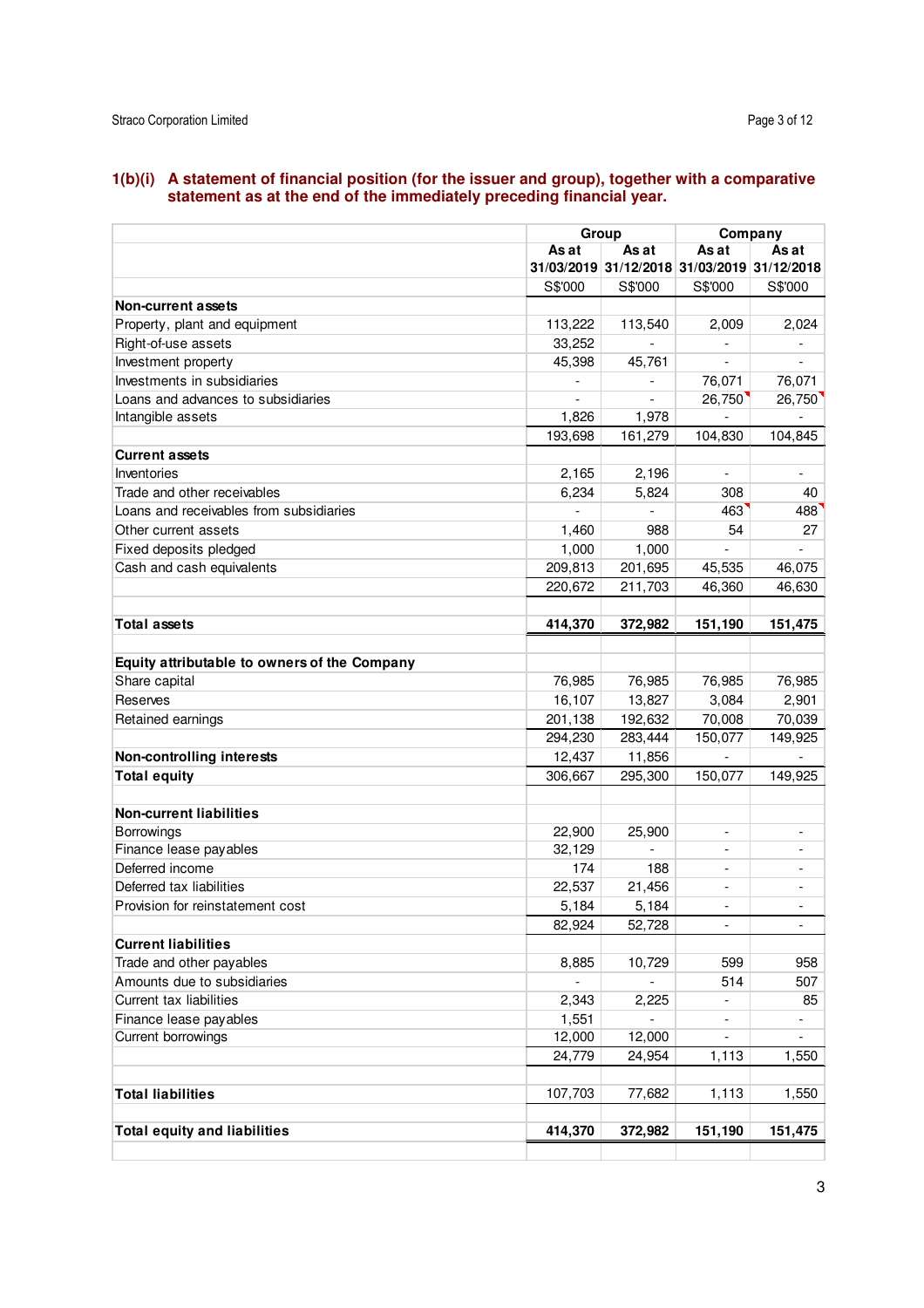|                                     | As at 31/03/2019 |           | As at 31/12/2018 |           |
|-------------------------------------|------------------|-----------|------------------|-----------|
|                                     | Secured          | Unsecured | Secured          | Unsecured |
|                                     | S\$'000          | S\$'000   | S\$'000          | S\$'000   |
| Amount payable in one year or less, |                  |           |                  |           |
| or on demand                        | 12,000           |           | 12,000           |           |
| Amount payable after one year       | 20,000           | 2,900     | 23,000           | 2,900     |
|                                     |                  |           |                  |           |

# **1(b)(ii) Aggregate amount of group's borrowings and debt securities.**

## **Details of any collateral**

The borrowings are secured by fixed and floating charges over certain assets of a subsidiary as well as corporate guarantee from the Company.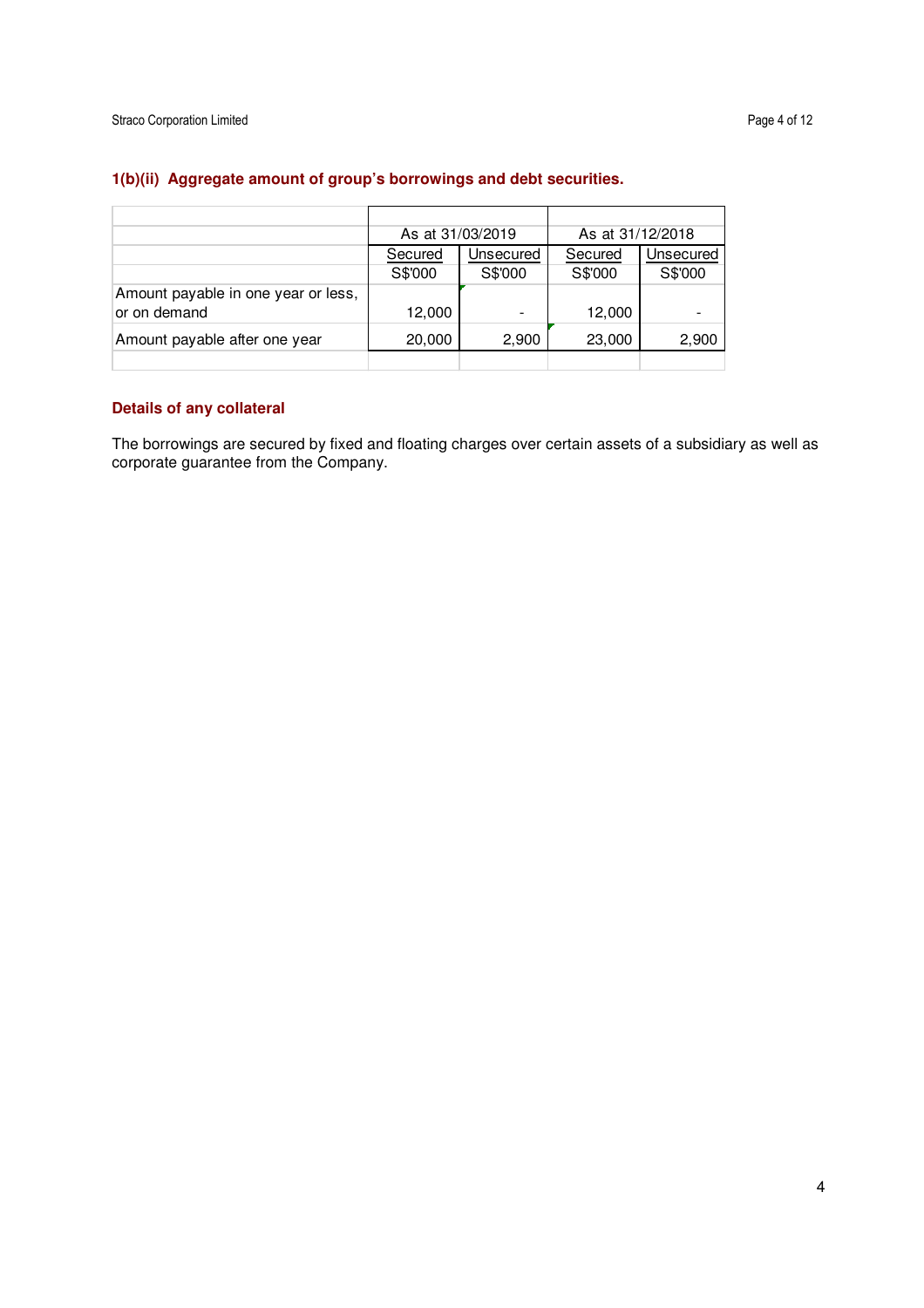### **1(c) A statement of cash flows (for the group), together with a comparative statement for the corresponding period of the immediately preceding financial year.**

| CONSOLIDATED STATEMENT OF CASH FLOWS                  |  |            | Q1 ended Q1 ended |
|-------------------------------------------------------|--|------------|-------------------|
|                                                       |  | 31/03/2019 | 31/03/2018        |
|                                                       |  | S\$'000    | S\$'000           |
| Cash flows from operating activities                  |  |            |                   |
| Profit before income tax                              |  | 12,327     | 6,329             |
| Adjustments for:                                      |  |            |                   |
| Amortisation of intangible assets                     |  | 152        | 152               |
| Depreciation of property, plant and equipment         |  | 1,767      | 2,349             |
| Depreciation of right-of-use asset                    |  | 521        |                   |
| Depreciation of investment property                   |  | 363        | 361               |
| Equity-settled share-based payment transactions       |  | 182        | 192               |
| Loss on disposal of property, plant and equipment     |  | 5          | 12                |
| Government grant utilised                             |  | (17)       | (15)              |
| Interest income                                       |  | (1, 367)   | (1,038)           |
| Interest expense                                      |  | 518        | 269               |
| Exchange gains                                        |  | (464)      | (180)             |
| Operating profit before working capital changes       |  | 13,987     | 8,431             |
| Changes in working capital:                           |  |            |                   |
| Trade and other receivables                           |  | 25         | 89                |
| Inventories                                           |  | 48         | 34                |
| Trade and other payables                              |  | (1,622)    | (2, 467)          |
| Cash generated from operating activities              |  | 12,438     | 6,087             |
| Interest paid on lease liability                      |  | (257)      |                   |
| Income taxes paid                                     |  | (2, 147)   | (2, 476)          |
| Net cash from operating activities                    |  | 10,034     | 3,611             |
|                                                       |  |            |                   |
| Cash flows from investing activities                  |  |            |                   |
| Purchase of property, plant and equipment             |  | (1, 011)   | (730)             |
| Interest received                                     |  | 532        | 231               |
| Net cash used in from investing activities            |  | (479)      | (499)             |
|                                                       |  |            |                   |
| Cash flows from financing activities                  |  |            |                   |
| Dividend paid to non-controlling interests            |  |            | (73)              |
| Repayment of borrowings                               |  | (3,000)    | (3,000)           |
| Repayment of lease liability                          |  | (381)      |                   |
| Interest paid                                         |  | (275)      | (258)             |
| Net cash used in financing activities                 |  | (3,656)    | (3, 331)          |
|                                                       |  |            |                   |
| Net increase/ (decrease) in cash and cash equivalents |  | 5,899      | (219)             |
| Cash and cash equivalents at beginning of the period  |  | 201,695    | 190,414           |
| Effects of exchange rate fluctuations                 |  | 2,219      | 2,756             |
| Cash and cash equivalents at end of the period        |  | 209,813    | 192,951           |
|                                                       |  |            |                   |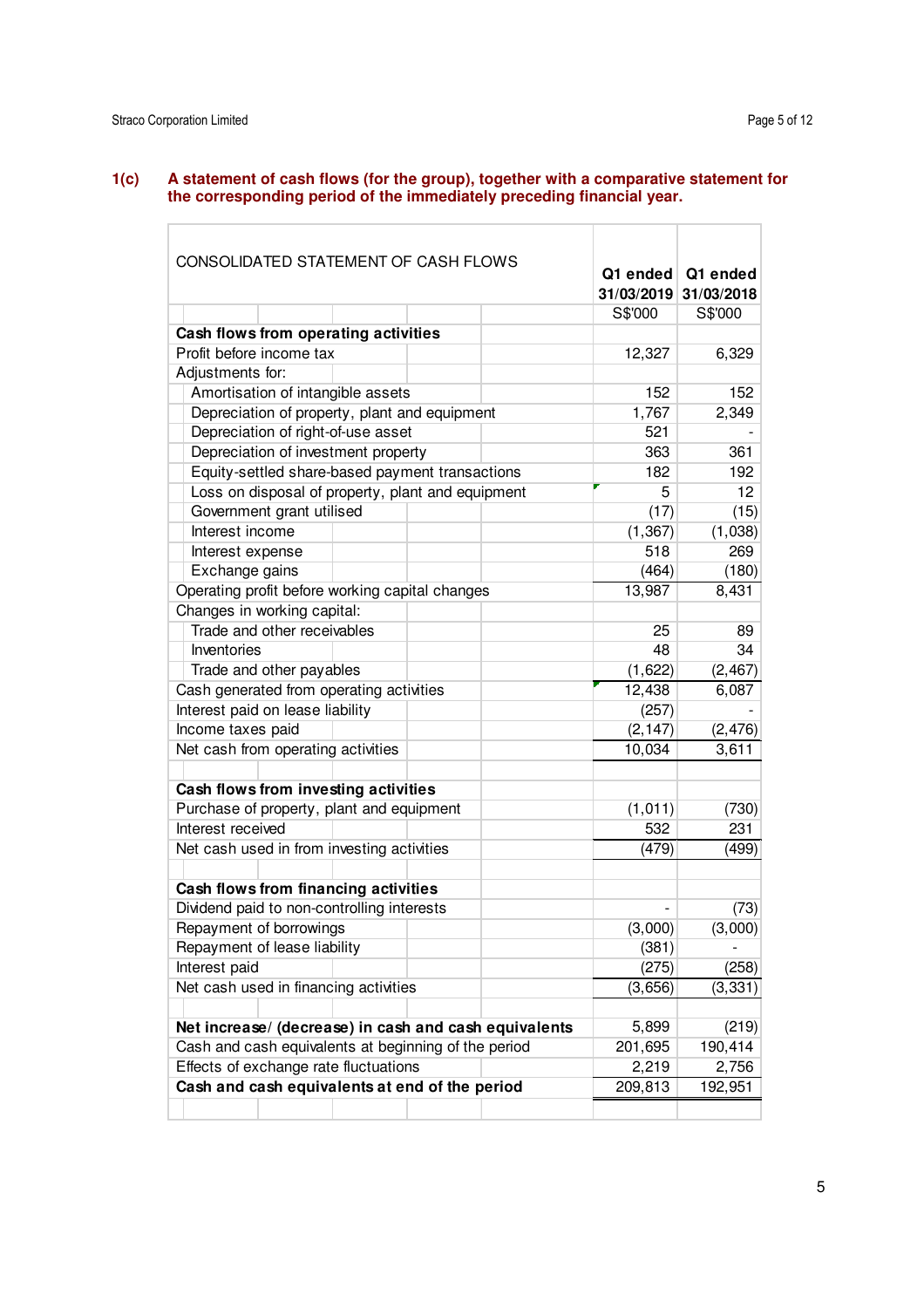## **1(d)(i) A statement (for the issuer and group) showing either (i) all changes in equity or (ii) changes in equity other than those arising from capitalisation issues and distributions to shareholders, together with a comparative statement for the corresponding period of the immediately preceding financial year.**

# **(a) Group**

 $(i)$ 

| W                                                       |                          |                          |                          |                            |                          |                                               |                          |                                                         |                                  |                 |
|---------------------------------------------------------|--------------------------|--------------------------|--------------------------|----------------------------|--------------------------|-----------------------------------------------|--------------------------|---------------------------------------------------------|----------------------------------|-----------------|
|                                                         | Share<br>capital         | Treasury<br>shares       | Capital<br>reserve       | Share<br>option<br>reserve | General<br>reserve       | Foreign<br>currency<br>translation<br>reserve | Retained<br>earnings     | Total<br>attributable<br>to owners<br>of the<br>Company | Non-<br>controlling<br>Interests | Total<br>Equity |
|                                                         | S\$'000                  | S\$'000                  | S\$'000                  | S\$'000                    | S\$'000                  | S\$'000                                       | S\$'000                  | S\$'000                                                 | S\$'000                          | S\$'000         |
|                                                         |                          |                          |                          |                            |                          |                                               |                          |                                                         |                                  |                 |
| At 1 January 2019                                       | 76.985                   | (4, 547)                 | (1, 377)                 | 8,825                      | 16.412                   | (5,486)                                       | 192,632                  | 283.444                                                 | 11.856                           | 295,300         |
| Changes in equity for the period:                       |                          |                          |                          |                            |                          |                                               |                          |                                                         |                                  |                 |
| Share-based payment transactions                        | $\overline{\phantom{a}}$ | $\overline{\phantom{a}}$ | $\overline{\phantom{a}}$ | 182                        | $\overline{\phantom{a}}$ | $\overline{\phantom{a}}$                      | $\overline{\phantom{a}}$ | 182                                                     | $\overline{\phantom{a}}$         | 182             |
| Transfer to general reserve fund                        | $\overline{\phantom{0}}$ | $\overline{\phantom{a}}$ | $\overline{\phantom{0}}$ | $\sim$                     | ٠                        | $\overline{a}$                                | $\overline{\phantom{a}}$ | $\overline{\phantom{a}}$                                | <b>.</b>                         |                 |
| Dividend to non-controlling shareholder of a subsidiary | $\overline{\phantom{0}}$ | $\overline{\phantom{a}}$ | $\overline{\phantom{0}}$ | $\overline{\phantom{a}}$   | $\overline{\phantom{a}}$ |                                               | $\overline{\phantom{a}}$ |                                                         | <b>.</b>                         |                 |
| Total comprehensive income for the period               | $\overline{\phantom{a}}$ | $\overline{\phantom{a}}$ | $\overline{\phantom{a}}$ | $\overline{\phantom{a}}$   | $\overline{\phantom{a}}$ | 2.098                                         | 8,506                    | 10.604                                                  | 581                              | 11,185          |
| At 31 March 2019                                        | 76,985                   | (4, 547)                 | (1, 377)                 | 9,007                      | 16,412                   | (3,388)                                       | 201,138                  | 294,230                                                 | 12,437                           | 306,667         |
|                                                         |                          |                          |                          |                            |                          |                                               |                          |                                                         |                                  |                 |

#### (ii)

| $\sqrt{ }$                                              |                          |                          |                          |                            |                          |                                               |                          |                                                         |                                  |                 |
|---------------------------------------------------------|--------------------------|--------------------------|--------------------------|----------------------------|--------------------------|-----------------------------------------------|--------------------------|---------------------------------------------------------|----------------------------------|-----------------|
|                                                         | Share<br>capital         | Treasurv<br>shares       | Capital<br>reserve       | Share<br>option<br>reserve | General<br>reserve       | Foreign<br>currency<br>translation<br>reserve | Retained<br>earnings     | Total<br>attributable<br>to owners<br>of the<br>Company | Non-<br>controlling<br>Interests | Total<br>Equity |
|                                                         | S\$'000                  | S\$'000                  | S\$'000                  | S\$'000                    | S\$'000                  | S\$'000                                       | S\$'000                  | S\$'000                                                 | S\$'000                          | S\$'000         |
|                                                         |                          |                          |                          |                            |                          |                                               |                          |                                                         |                                  |                 |
| At 1 January 2018                                       | 76,985                   | (4, 195)                 | (982)                    | 8,085                      | 16.304                   | (1,754)                                       | 172,460                  | 266,903                                                 | 11.489                           | 278,392         |
| Changes in equity for the period:                       |                          |                          |                          |                            |                          |                                               |                          |                                                         |                                  |                 |
| Share-based payment transactions                        | $\overline{\phantom{a}}$ | $\overline{\phantom{a}}$ | ۰.                       | 192                        | $\overline{\phantom{a}}$ |                                               | $\overline{\phantom{a}}$ | 192                                                     | $\overline{\phantom{a}}$         | 192             |
| Transfer to general reserve fund                        | $\overline{\phantom{a}}$ | $\overline{\phantom{a}}$ | $\sim$                   | $\sim$                     | 77                       | ٠                                             | (77)                     | ٠                                                       | -                                |                 |
| Dividend to non-controlling shareholder of a subsidiary | $\overline{\phantom{a}}$ | $\overline{\phantom{a}}$ | $\overline{\phantom{a}}$ | $\overline{\phantom{a}}$   | ٠                        | -                                             | $\overline{\phantom{a}}$ | $\sim$                                                  | (73)                             | (73)            |
| Total comprehensive income for the period               | $\overline{\phantom{a}}$ | $\overline{\phantom{a}}$ | $\sim$                   | $\overline{\phantom{a}}$   | $\overline{\phantom{a}}$ | 3.094                                         | 3,554                    | 6.648                                                   | 67                               | 6,715           |
| At 31 March 2018                                        | 76,985                   | (4, 195)                 | (982)                    | 8,277                      | 16,381                   | 1,340                                         | 175,937                  | 273.743                                                 | 11,483                           | 285,226         |
|                                                         |                          |                          |                          |                            |                          |                                               |                          |                                                         |                                  |                 |

## **(b) Company**

(i)

| $\sqrt{ }$                                        |         |                          |                          |                          |          |         |
|---------------------------------------------------|---------|--------------------------|--------------------------|--------------------------|----------|---------|
|                                                   |         |                          |                          | Share                    |          |         |
|                                                   | Share   | Treasury                 | Capital                  | option                   | Retained |         |
|                                                   | capital | shares                   | reserve                  | reserve                  | earnings | Total   |
|                                                   | S\$'000 | S\$'000                  | S\$'000                  | S\$'000                  | S\$'000  | S\$'000 |
|                                                   |         |                          |                          |                          |          |         |
| At 1 January 2019                                 | 76.985  | (4, 547)                 | (1, 377)                 | 8,825                    | 70,039   | 149,925 |
| Share-based payment transactions                  |         | ۰                        |                          | 182                      |          | 182     |
| Total comprehensive income/ (loss) for the period | ۰       | $\overline{\phantom{a}}$ | $\overline{\phantom{a}}$ | $\overline{\phantom{a}}$ | (30)     | (30)    |
| At 31 March 2019                                  | 76,985  | (4, 547)                 | (1, 377)                 | 9,007                    | 70.009   | 150,077 |
|                                                   |         |                          |                          |                          |          |         |

| $\cdots$                                          |         |          |         |         |          |         |
|---------------------------------------------------|---------|----------|---------|---------|----------|---------|
|                                                   |         |          |         | Share   |          |         |
|                                                   | Share   | Treasury | Capital | option  | Retained |         |
|                                                   | capital | shares   | reserve | reserve | earnings | Total   |
|                                                   | S\$'000 | S\$'000  | S\$'000 | S\$'000 | S\$'000  | S\$'000 |
|                                                   |         |          |         |         |          |         |
| At 1 January 2018                                 | 76.985  | (4, 195) | (982)   | 8,085   | 48,655   | 128,548 |
| Share-based payment transactions                  |         | ۰        | ۰       | 192     | ۰.       | 192     |
| Total comprehensive income/ (loss) for the period | ۰       | ۰        | ۰       | ۰       | 771      | 771     |
| At 31 March 2018                                  | 76,985  | (4, 195) | (982)   | 8.277   | 49.426   | 129,511 |
|                                                   |         |          |         |         |          |         |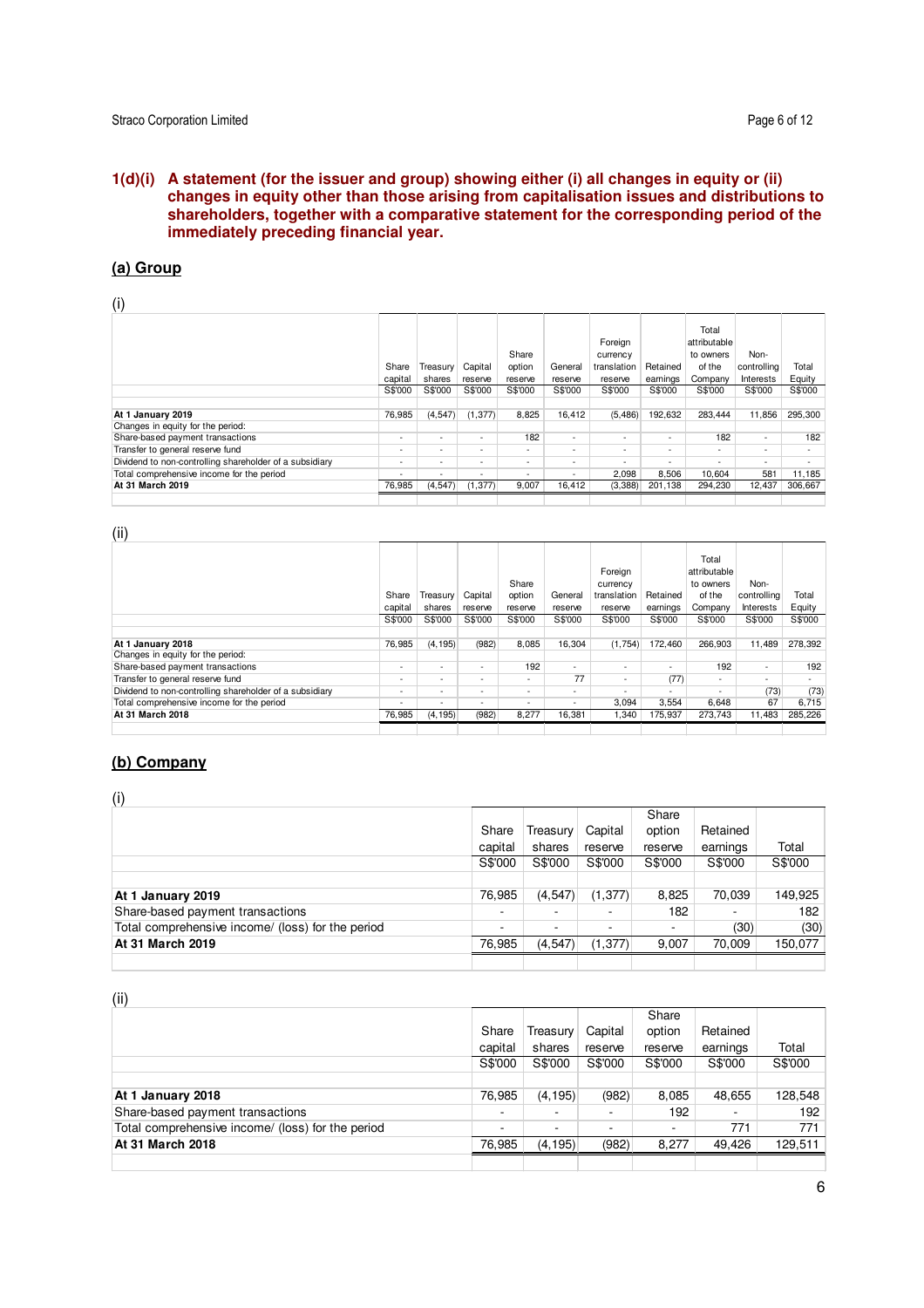**1(d)(ii) Details of any changes in the company's share capital arising from rights issue, bonus issue, share buy-backs, exercise of share options or warrants, conversion of other issues of equity securities, issue of shares for cash or as consideration for acquisition or for any other purpose since the end of the previous period reported on. State also the number of shares that may be issued on conversion of all the outstanding convertibles as well as the number of shares held as treasury shares, if any, against the total number of issued shares excluding treasury shares of the issuer, as at the end of the current financial period reported on and as at the end of the corresponding period of the immediately preceding financial year.** 

There were no share buyback and no share options being exercised in 1Q2019.

The Company's issued and fully paid up shares as at 31 March 2019 comprised 860,654,280 (31 March 2018: 860,496,880) ordinary shares and 8,275,300 (31 March 2018: 8,432,700) treasury shares.

As at 31 March 2019, options to subscribe for 25,978,000 (31 March 2018: 22,992,000) ordinary shares remain outstanding.

## **1(d)(iii) To show the total number of issued shares excluding treasury shares as at the end of the current financial period and as at the end of the immediately preceding year.**

|                                                         | As at 31/03/2019 IAs at 31/12/2018 I |             |
|---------------------------------------------------------|--------------------------------------|-------------|
| Total number of issued shares                           | 868,929,580                          | 868,929,580 |
| Less: Treasury shares                                   | (8,275,300)                          | (8,275,300) |
| Total number of issued shares excluding treasury shares | 860,654,280                          | 860,654,280 |

#### **1(d)(iv) A statement showing all sales, transfers, disposal, cancellation and/or use of treasury shares as at the end of the current financial period reported on.**

| <b>Treasury shares</b>                  | No. of shares | <b>S\$'000</b> |
|-----------------------------------------|---------------|----------------|
| Balance as at 31/12/2018 and 31/03/2019 | 8,275,300     | 4,547          |

## **2. Whether the figures have been audited or reviewed and in accordance with which auditing standard or practice.**

The financial statements have not been audited nor reviewed by the Company's auditors.

## **3. Where the figures have been audited or reviewed, the auditors' report (including any qualifications or emphasis of a matter).**

Not applicable.

### **4. Whether the same accounting policies and methods of computation as in the issuer's most recently audited annual financial statements have been applied.**

The accounting policies and methods of computation in the preparation of the financial statements for the current reporting period are consistent with those of the audited financial statements for the financial year ended 31 December 2018, except as disclosed in paragraph 5 below.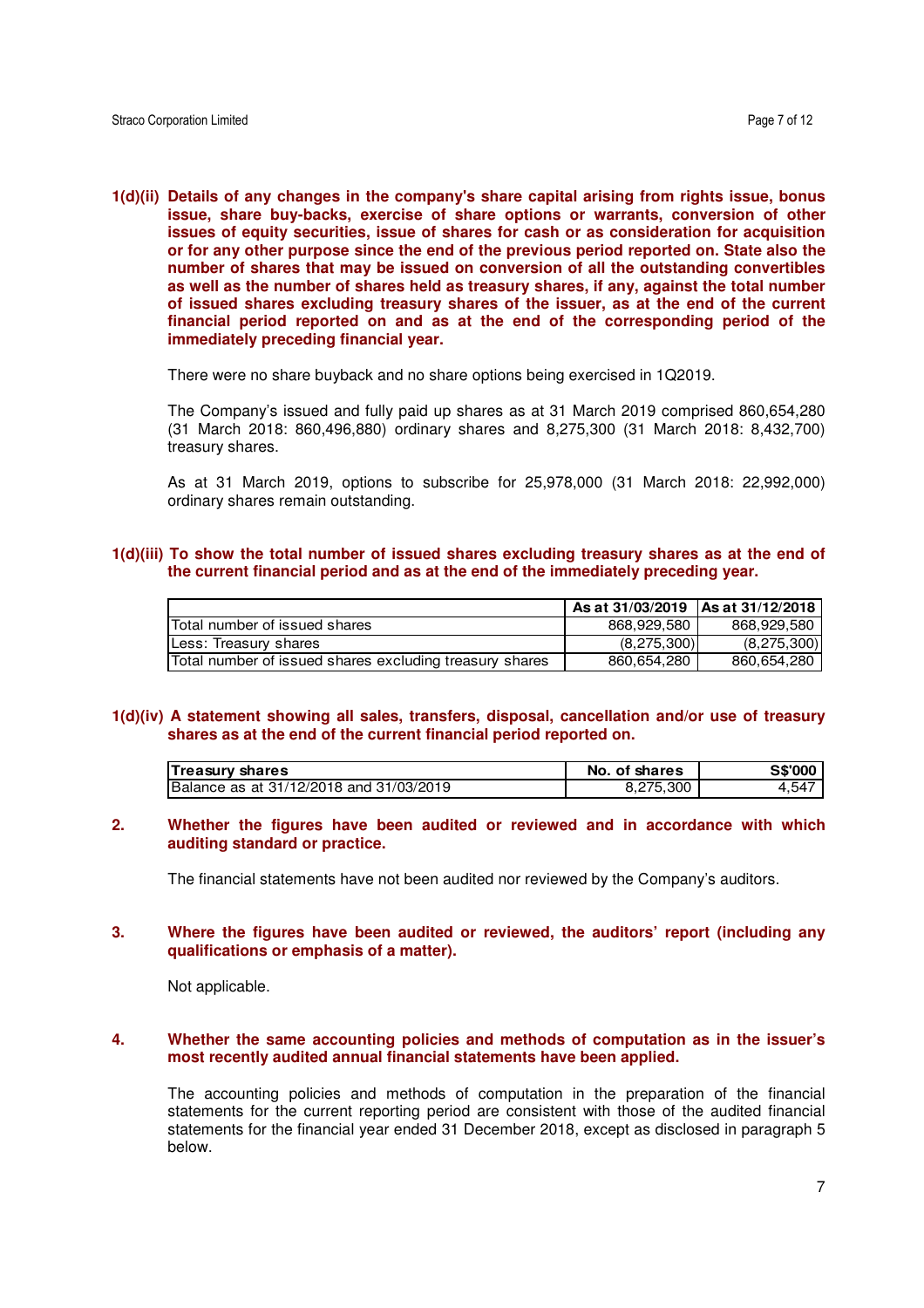### **5. If there are any changes in the accounting policies and methods of computation, including any required by an accounting standard, what has changed, as well as the reasons for, and the effect of, the change.**

The Group have adopted the following new SFRS(I)s from the financial year beginning 1 January 2019:

- SFRS(I) 16 Leases
- SFRS (I) INT 23 Uncertainty over Income Tax Treatments

In adopting SFRS(I) 16, the Group has applied the simplified transition approach and will not restate comparative amounts for the year prior to first adoption. Under the new standard, an asset (the right to use the leased item) and a financial liability to pay rentals are recognised, except for short-term leases and leases of low value assets.

The adoption of SFRS(I) 16 resulted in adjustments to the balance sheet of the Group as at 1 January 2019. The differences from the balance sheet as previously reported at 31 December 2018 are as follows:

|                                        | Group   |                                            |  |
|----------------------------------------|---------|--------------------------------------------|--|
|                                        | S\$'000 | 1 January 2019 31 December 2018<br>S\$'000 |  |
| Increase/ (Decrease) in:               |         |                                            |  |
| <b>Statement of Financial Position</b> |         |                                            |  |
| Right-of-use asset                     | 33.655  |                                            |  |
| Finance lease liabilities              | 33.940  |                                            |  |

The adoption of SFRS(I) INT 23 is assessed to have no material impact on the Group's financial statements.

**6. Earnings per ordinary share of the group for the current financial period reported on and the corresponding period of the immediately preceding financial year, after deducting any provision for preference dividends.** 

| <b>Earnings per share</b>                     | Q1 ended   |             |  |
|-----------------------------------------------|------------|-------------|--|
|                                               | 31/03/2019 | 131/03/2018 |  |
| (a) Based on the number of ordinary shares in |            |             |  |
| issue (cents)                                 | 0.99       | 0.41        |  |
| (b) On fully diluted basis (cents)            | 0.99       | 0.41        |  |

The calculation of basic earnings per share for 1Q ended 31 March 2019 is based on the net profits attributable to shareholders for the 1Q ended 31 March 2019 divided by the weighted average number of ordinary shares outstanding of 860,654,280.

The calculation of basic earnings per share for 1Q ended 31 March 2018 is based on the net profits attributable to shareholders for the 1Q ended 31 March 2018 divided by the weighted average number of ordinary shares outstanding of 860,496,880.

The calculation of diluted earnings per share for 1Q ended 31 March 2019 is based on the net profits attributable to shareholders for the 1Q ended 31 March 2019 divided by the weighted average number of ordinary shares outstanding after adjustment for the effects of all dilutive potential ordinary shares of 862,127,319.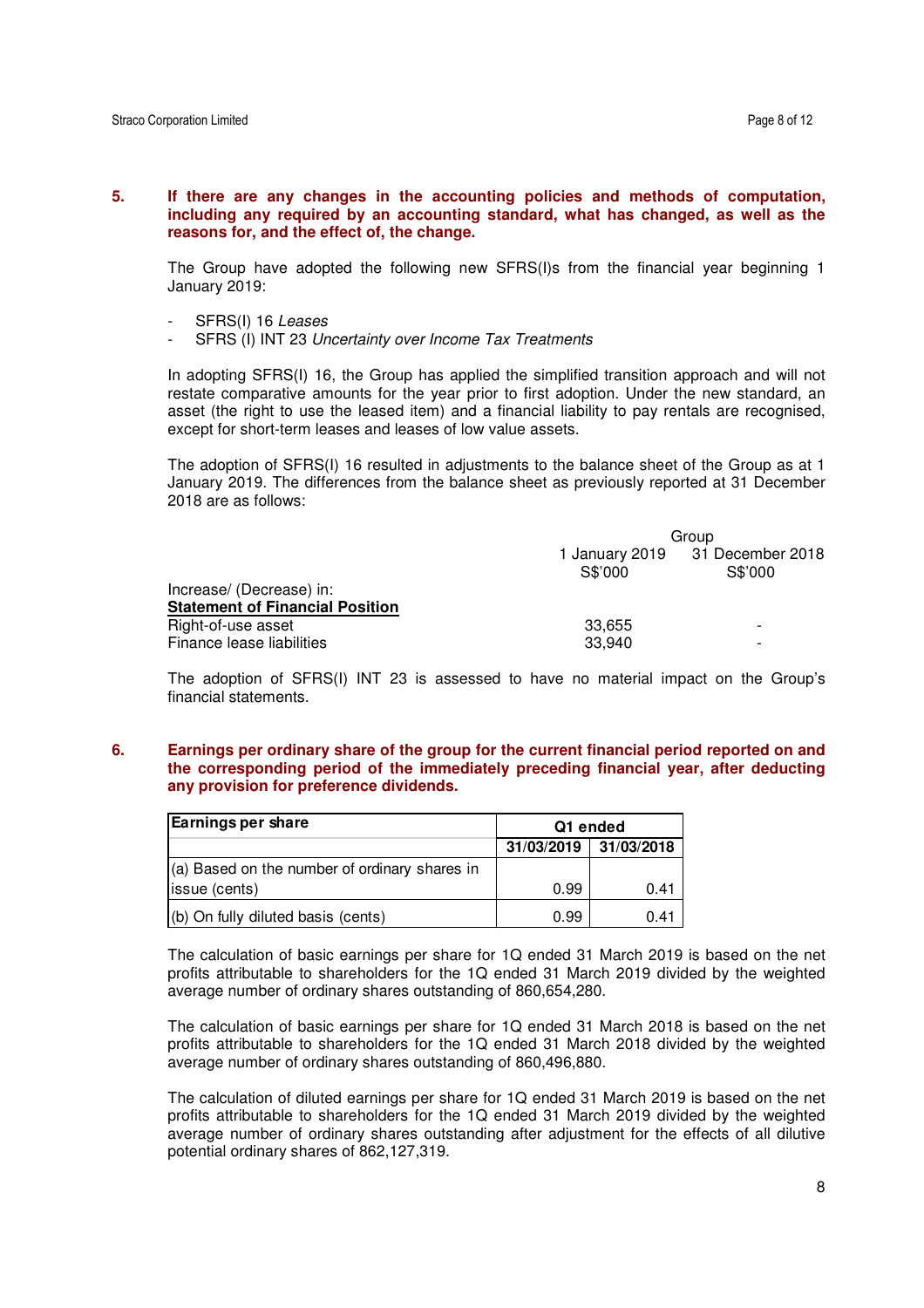The calculation of diluted earnings per share for 1Q ended 31 March 2018 is based on the net profits attributable to shareholders for the 1Q ended 31 March 2018 divided by the weighted average number of ordinary shares outstanding after adjustment for the effects of all dilutive potential ordinary shares of 863,618,738.

## **7. Net asset value (for the issuer and group) per ordinary share based on the total number of issued shares excluding treasury shares of the issuer at the end of the: (a) current financial period reported on; and**

#### **(b) immediately preceding financial year.**

|                                                                                          | Group      |            | Company    |            |
|------------------------------------------------------------------------------------------|------------|------------|------------|------------|
|                                                                                          | 31/03/2019 | 31/12/2018 | 31/03/2019 | 31/12/2018 |
| Net asset value per ordinary share (cents)<br>based on number of issued shares excluding |            |            |            |            |
| treasury shares at the end of:                                                           | 34.19      | 32.93      | 17.44      | 17.42      |
|                                                                                          |            |            |            |            |

Net asset value per ordinary share was calculated based on 860,654,280 ordinary shares issued (excluding treasury shares) as at 31 March 2019 and 860,654,280 ordinary shares issued (excluding treasury shares) as at 31 December 2018.

## **8. A review of the performance of the group, to the extent necessary for a reasonable understanding of the group's business. It must include a discussion of the following:**

- **(a) any significant factors that affected the turnover, costs, and earnings of the group for the current financial period reported on, including (where applicable) seasonal or cyclical factors; and**
- **(b) any material factors that affected the cash flow, working capital, assets or liabilities of the group during the current financial period reported on.**

#### **Revenue**

In the first quarter of FY2019, the Group achieved sales of \$24.58 million, 30.8% higher than the corresponding period in 1Q2018 which was impacted by more than two months suspension of rides at our Singapore Flyer due to a technical issue then. However, Shanghai Ocean Aquarium ("SOA") and Underwater World Xiamen ("UWX") reported lower revenues this quarter on lower visitor numbers.

Overall visitation to all our attractions was 0.986 million visitors for the quarter, 22.7% higher than the corresponding period in 1Q2018.

### **Operational Results**

Total Expenses (excluding finance cost) for 1Q2019 was 13.54 million, a decrease of \$0.36 million, or 2.6% from 1Q2018. Cost of sales for 1Q2019 was higher than corresponding period, mainly due to higher retail and F&B sales at Singapore Flyer. Consultancy expenses increased, mainly due to the legal and professional fee incurred for the insurance claim relating to the rides suspension at Singapore Flyer in last year. Higher exchange gain was recorded in this quarter, as Renminbi currency strengthened against Singapore dollar. Operating lease expense decreased with the adoption of the new SFRS(I) 16 Leases, resulting in the recognition of the right-of-use assets for land leased by Singapore Flyer and UWX. Repair and maintenance expense decreased, as 1Q2018 expense was higher due to the technical issue at Singapore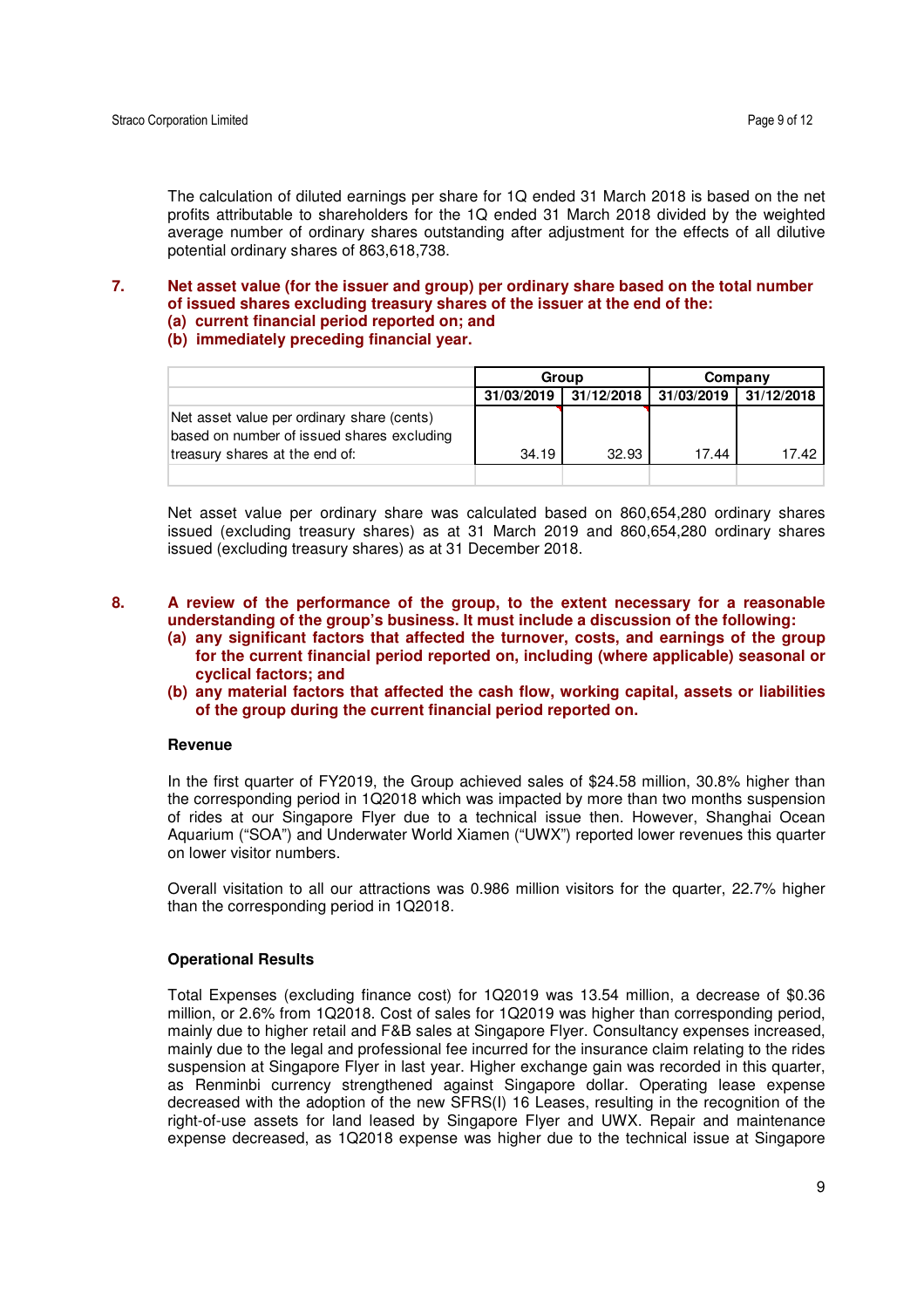Flyer. Other operating expenses increased, mainly due to higher insurance premium and packaging expenses incurred by Singapore Flyer.

Finance cost for 1Q2019 increased substantially over corresponding period, mainly due to the interest expense on finance lease recognised following the adoption of SFRS(I) 16 starting 1 January 2019.

Profit before tax was \$12.33 million for the current quarter, 94.8% higher than the profit before tax of \$6.33 million for 1Q2018, mainly attributable to the profits generated by Singapore Flyer this quarter, instead of losses suffered in 1Q2018 due to the rides suspension then.

#### **Balance Sheet items**

Other current assets increased 47.8% from \$0.99 million at 31 December 2018 to \$1.46 million at 31 March 2019, mainly due to increase in prepayments and advance payment for purchase of spare parts by Lixing Cable Car.

Reserves increased 16.5% from \$13.83 million at 31 December 2018 to \$16.11 million at 31 March 2019, mainly due to the translation gain of \$2.10 million arising from the stronger RMB currency against SGD at the end of the current period compared to the end of last year; as well as the increase in share option reserves of \$0.18 million during the period arising from share options granted in 2018.

Trade and other payables decreased 17.2% from \$10.73 million at 31 December 2018 to \$8.89 million at 31 March 2019, mainly due to the decrease in other payables and accruals as the performance bonus accrued in 2018 were paid out in the current quarter.

#### **Cash flow Statement**

The Group generated net cash from operating activities amounting to \$10.03 million for 1Q2019, compared to \$3.61 million generated in 1Q2018, as the ride operation at Singapore Flyer was suspended for more than two months in 1Q2018. As at 31 March 2019, the Group's cash and cash equivalent balance amounted to \$209.81 million.

#### **9. Where a forecast, or a prospect statement, has been previously disclosed to shareholders, any variance between it and the actual results.**

The Group did not previously disclose to shareholders any forecast or prospect statement with regard to the current quarter under review.

### **10. A commentary at the date of the announcement of the significant trends and competitive conditions of the industry in which the group operates and any known factors or events that may affect the group in the next reporting period and the next 12 months.**

The National Bureau of Statistics of China reported that China's gross domestic product ("GDP") grew 6.4% in the first quarter of 2019, supported by strong industrial production and greater spending by Chinese consumers.

In Singapore, the economy expanded 1.3% year-on-year in 1Q2019, based on advance estimates from the Ministry of Trade and Industry. On the tourism sector, the recently announced expansion plans of the two Integrated Resorts (IRs) will benefit Singapore's tourism industry, contribute to the inflow of visitors looking for new attractions and experiences, and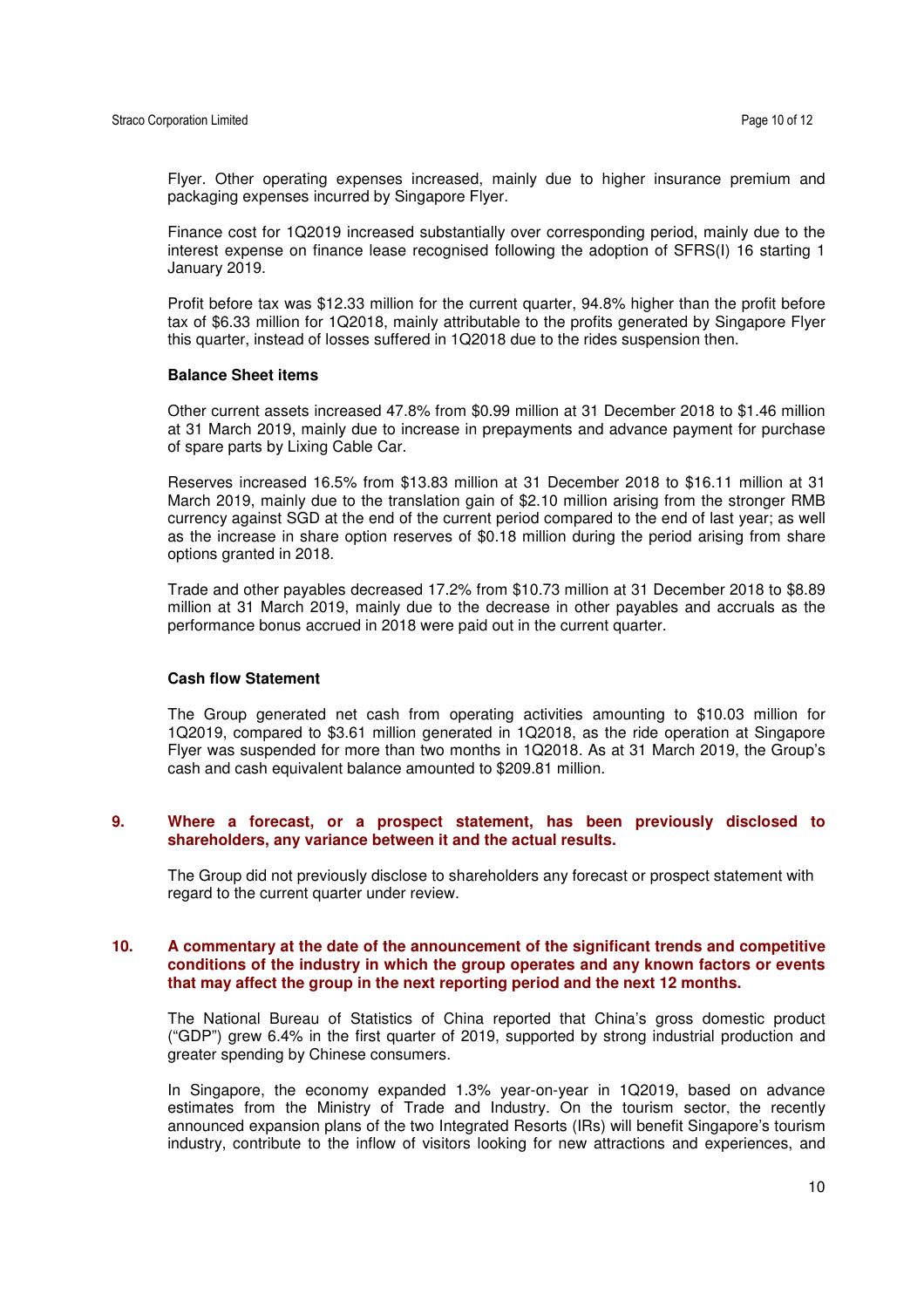further strengthen our position as a global business hub, while also creating many jobs and business opportunities.

### **11. Dividend**

#### **(a) Current Financial Period Reported On**

Any interim (final) dividend declared (recommended) for the current financial period reported on? None

### **(b) Corresponding Period of the Immediately Preceding Financial Year**

Any dividend declared for the corresponding period of the immediately preceding financial year? None

## **(c) Date payable**

Not applicable.

#### **(d) Books closure date**

Not applicable.

#### **12. If no dividend has been declared/recommended, a statement to that effect.**

No dividend has been declared/ recommended for the current financial period.

### **13. If the Group has obtained a general mandate from shareholders for IPTs, the aggregate value of such transactions as required under Rule 920(1)(a)(ii). If no IPT mandate has been obtained, a statement to that effect.**

No IPT mandate has been obtained.

#### **14. Negative confirmation pursuant to Rule 705(5). (Not required for announcement on full year results).**

To the best of our knowledge and belief, nothing has come to the attention of the Directors which may render the 1Q2019 financial results to be false or misleading in any material aspect.

On behalf of the Board

Wu Hsioh Kwang Lim Song Joo Chairman Director

#### **15. Confirmation that the issuer has procured undertakings from all its directors and executive officers (in the format set out in Appendix 7.7) under Rule 720(1)**

The Company confirms that it has procured undertakings from all its directors and executive officers in the format set out in Appendix 7.7 under Rule 720(1) of the Listing Manual.